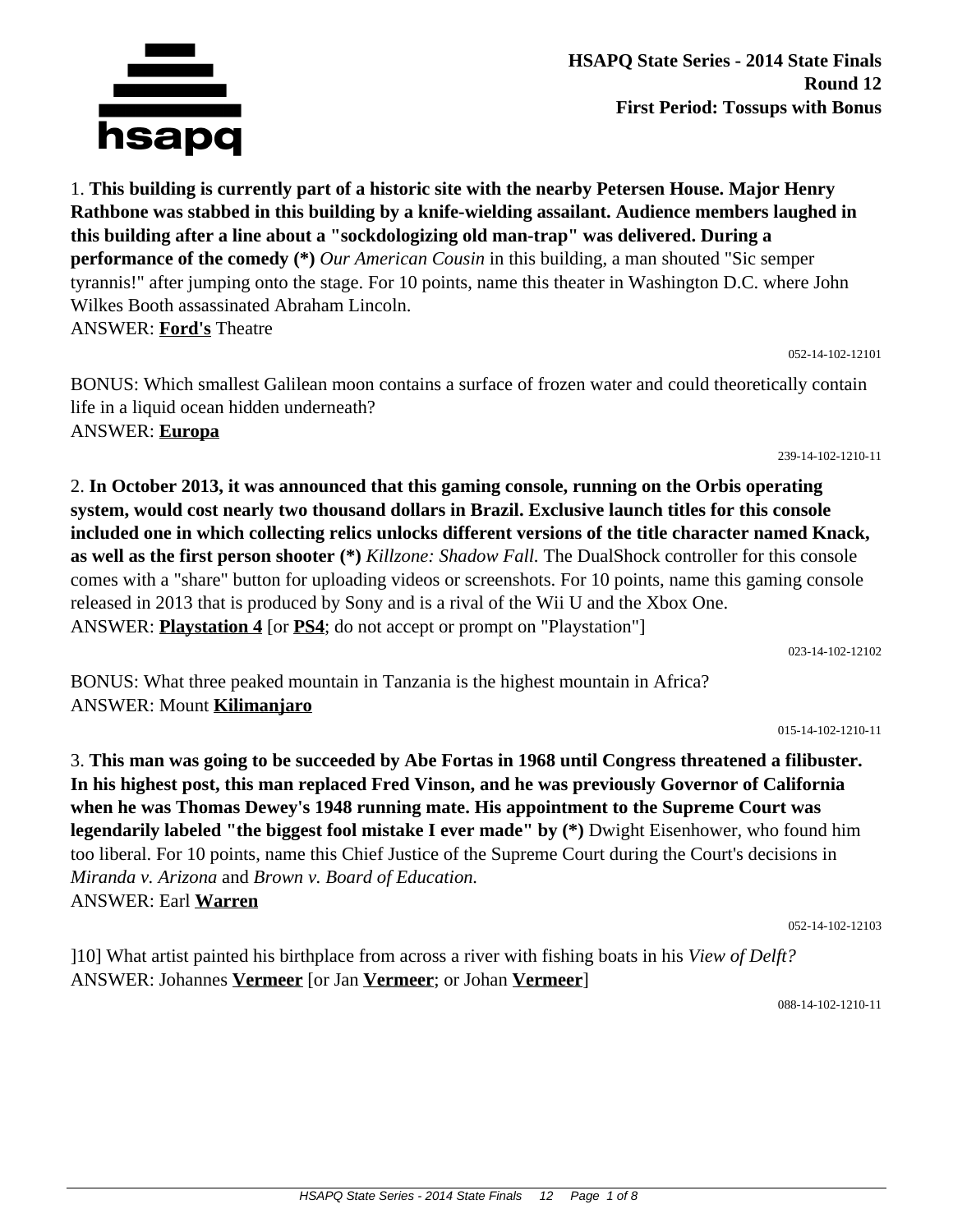4. **This region was the subject of a Marjory Stoneman Douglas book which referred to it as the "river of grass," and it contains the almost entirely uninhabited Ten Thousand Islands. The Tamiami Trail, eventually known as "Calle (KAI-yay) Ocho," runs through it. Over twelve hundred invasive (\*)** Burmese pythons have been removed from this region since 2009. Napoleon Bonaparte Broward proposed draining it. This region is fed by the Kissimmee River, which empties directly into Lake Okeechobee. For 10 points, name this large tropical wetlands region in southern Florida. ANSWER: **Everglades**

BONUS: What Indian novelist earned a *fatwa* from Ayatollah Khomeini for writing *The Satanic Verses?* ANSWER: Salman **Rushdie**

5. **A difference of opinion exists between using "qabd" (KAH-bid) or "sadl" (SAH-dil) positioning during one portion of this action. This action is immediately preceded by an optional "iqama" (EE-kah-mah), and one ends it by performing "tasleem" on at least one side of the body. Examples of this action include "fajr" (FAH-jur), which is performed after (\*)** "suhoor" and before sunrise during Ramadan. Each "rak'ah" of this action begins with a declaration of "Allahu Akbar." This action is the second pillar of Islam. For 10 points, identify this action which is performed five times a day by Muslims. ANSWER: daily **prayer** [or word forms; or **salaah**; or **salaat**; or **dhuhr** until "fajr" is read; or **asr** until "fajr" is read; or **maghrib** until "fajr" is read; or **isha** until "fajr" is read; or **fajr** until it is read]

189-14-102-12105

BONUS: What pop star released the 2013 singles "Wrecking Ball" and "We Can't Stop"? ANSWER: Miley **Cyrus**

015-14-102-1210-11

6. **A woman in this play listens to a recording of the Varsouviana that always ends with a gunshot, reminding her of the suicide of her closeted gay husband, Allan Grey. This play is set in the Elysian Fields, where a woman recently arrived from Laurel enters into a relationship with (\*)** Mitch. In this play, a Southern aristocrat who has lost her plantation, Belle Reve, is disgusted to find her sister Stella married to a "brute." For 10 points, name this Tennessee Williams play about Blanche DuBois's conflicts with Stanley Kowalski.

ANSWER: *A Streetcar Named Desire*

080-14-102-12106

BONUS: What theorem states that for any integer n greater than 2, no three integers can satisfy the equation a to the n plus b to the n equals c to the n? ANSWER: **Fermat's last** theorem

014-14-102-1210-11

7. **Fifty-one stories of this type were written by John Gay for the future Duke of Cumberland. More than seven hundred stories of this type were collected into a book by Ben Edwin Perry. Twelve books filled with this kind of story were written by Jean (\*)** de La Fontaine. These stories are generally followed by a maxim, and their use of anthropomorphism differentiates them from parables. For 10 points, name this type of story, exemplified by the mouse saving a trapped lion and the hare losing a race to a tortoise, as told by Aesop. ANSWER: **fable**s

023-14-102-12107

BONUS: Constantine converted to Christianity after having a vision of a cross before winning what battle? ANSWER: Battle of the **Milvian Bridge** [or **Pons Milvius**]

052-14-102-12104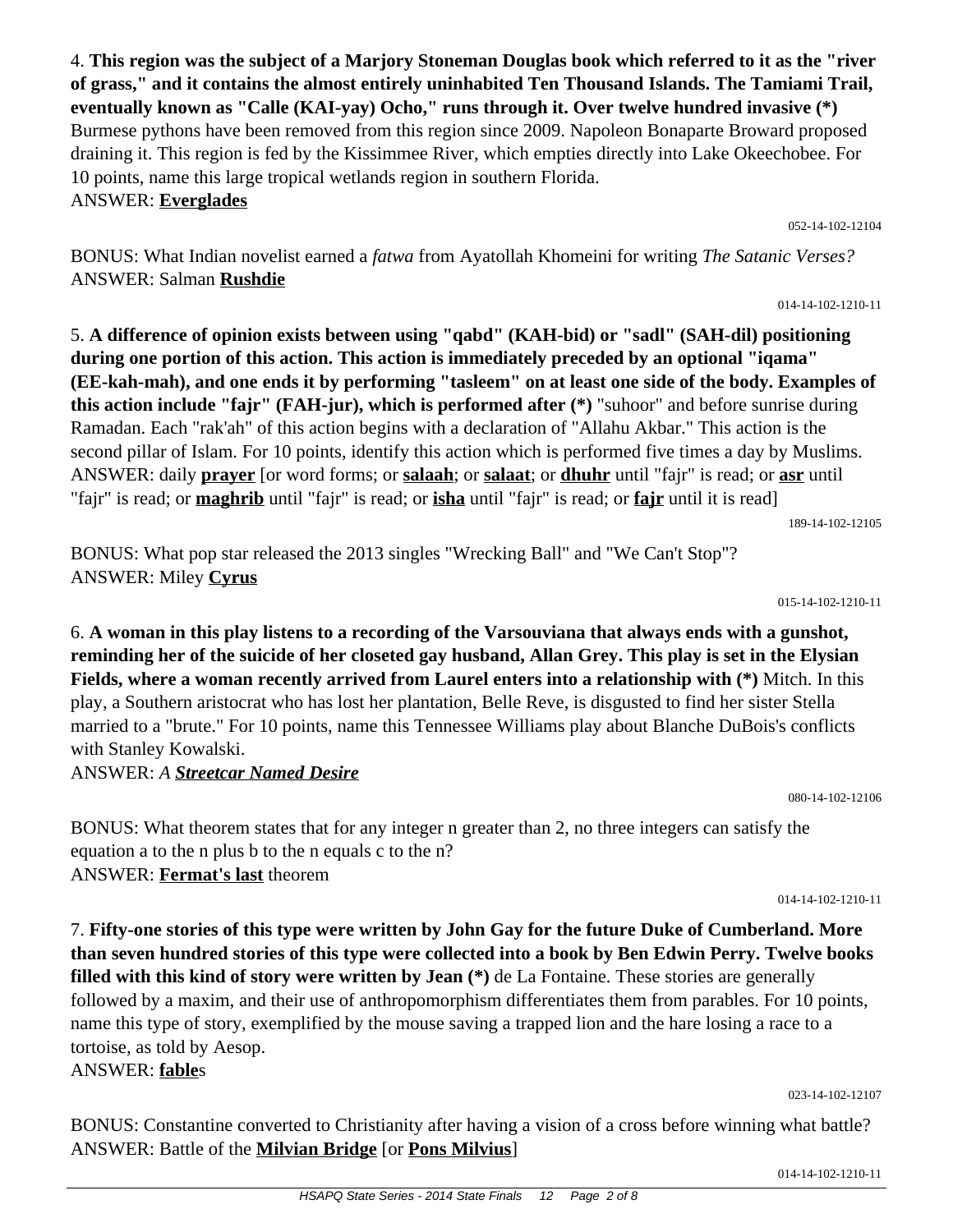8. **This artist painted the interior of a building with a green roof and red walls, inside which a waiter stands next to a billiards table. The time this artist spent in Arles led to paintings such as** *The Yellow House.* **This artist painted a landscape dominated by large (\*)** swirls in the center and a cypress tree on the left, both overlooking Saint-Remy. This artist of *The Night Cafe* depicted himself with a bandaged ear in his late self-portraits. For 10 points, name this post-Impressionist artist of *Starry Night.* ANSWER: Vincent **van Gogh**

140-14-102-12108

BONUS: Scratchy Wilson changes plans after seeing Jack Potter with his wife in "The Bride Comes to Yellow Sky," a short story by what author of "The Open Boat?" ANSWER: Stephen **Crane**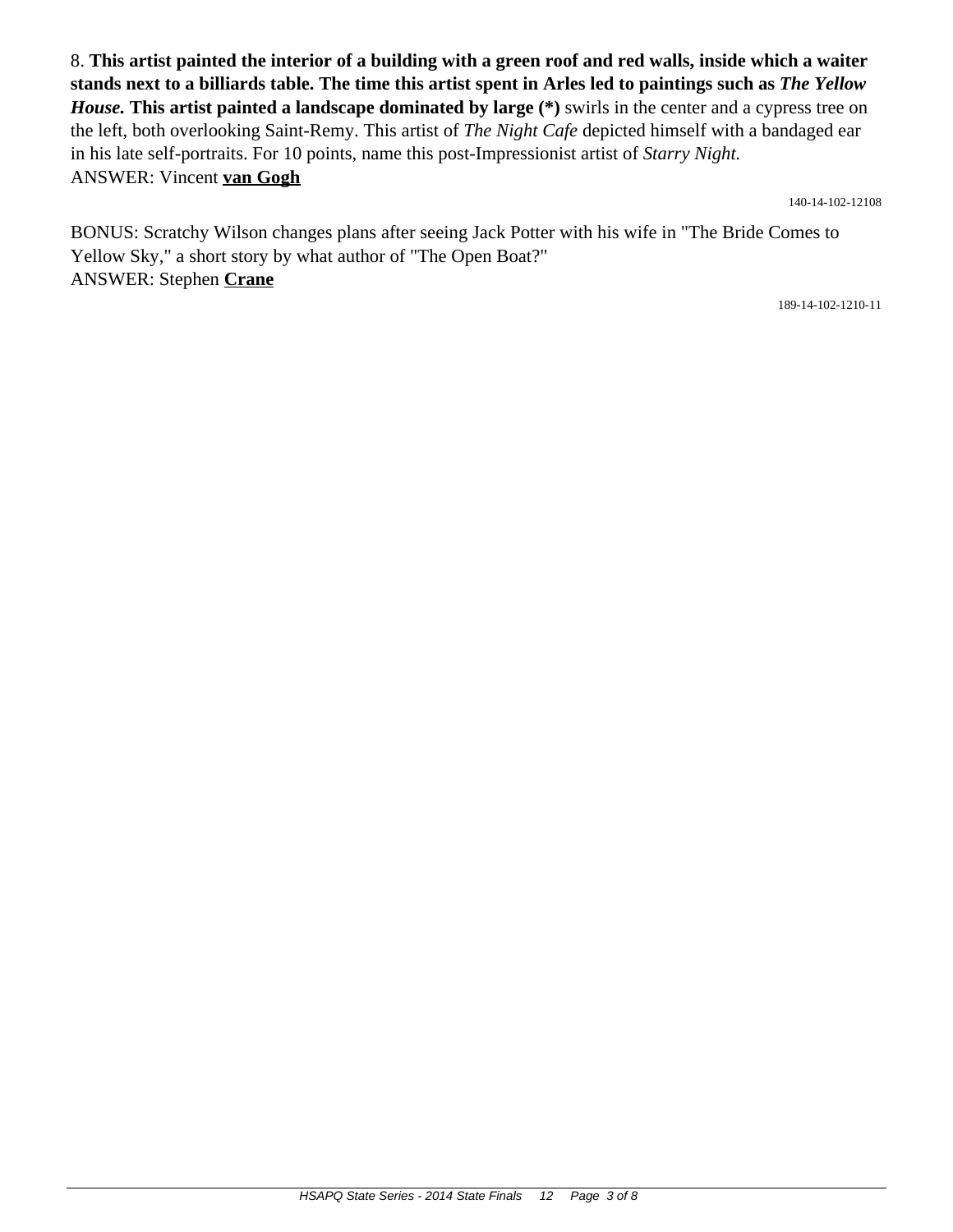## **SET A:**

1. BONUS: What British folk rock band included the songs "The Cave" and "Roll Away Your Stone" on their album *Sigh No More?* ANSWER: **Mumford & Sons**

2. BONUS: What relativistic factor equals one over the square root of quantity one minus the ratio of velocity-squared and speed of light-squared? ANSWER: **Lorentz** factor

3. BONUS: What Shakespeare character's first soliloquy begins, "Oh, that this too, too solid flesh would melt, thaw, and resolve itself into a dew"? ANSWER: **Hamlet**

4. BONUS: This is a calculation question. An ordered data set consists of the numbers 3, 8, 15, 20, 21, 35. What is the interquartile range of the data? ANSWER: **13**

**SET B:**

190-14-102-1210-12

2. BONUS: What Arthur Miller play depicts John Proctor's moral quandaries during the Salem Witch Trials? ANSWER: *The Crucible*

1. BONUS: Oedipus unwittingly killed what father of his at a crossroads?

3. BONUS: What phenomenon, a consequence of Le Chatlier's principle, occurs when NaCl (read out letters) is added to a solution of PbCl2 (read out letters/numbers), causing the PbCl2 to precipitate? ANSWER: **common ion** effect [or **CIE**]

4. BONUS: This is a 30-second calculation question. Two adjacent angles in a parallelogram have measures " $x + 20$ " degrees and " $4x - 40$ " degrees. What is the measure of the larger angle? ANSWER: **120** degrees

190-14-102-1210-12

hsapq



ANSWER: **Laius**

## 015-14-102-1210-12

233-14-102-1210-12

014-14-102-1210-12

014-14-102-1210-12

014-14-102-1210-12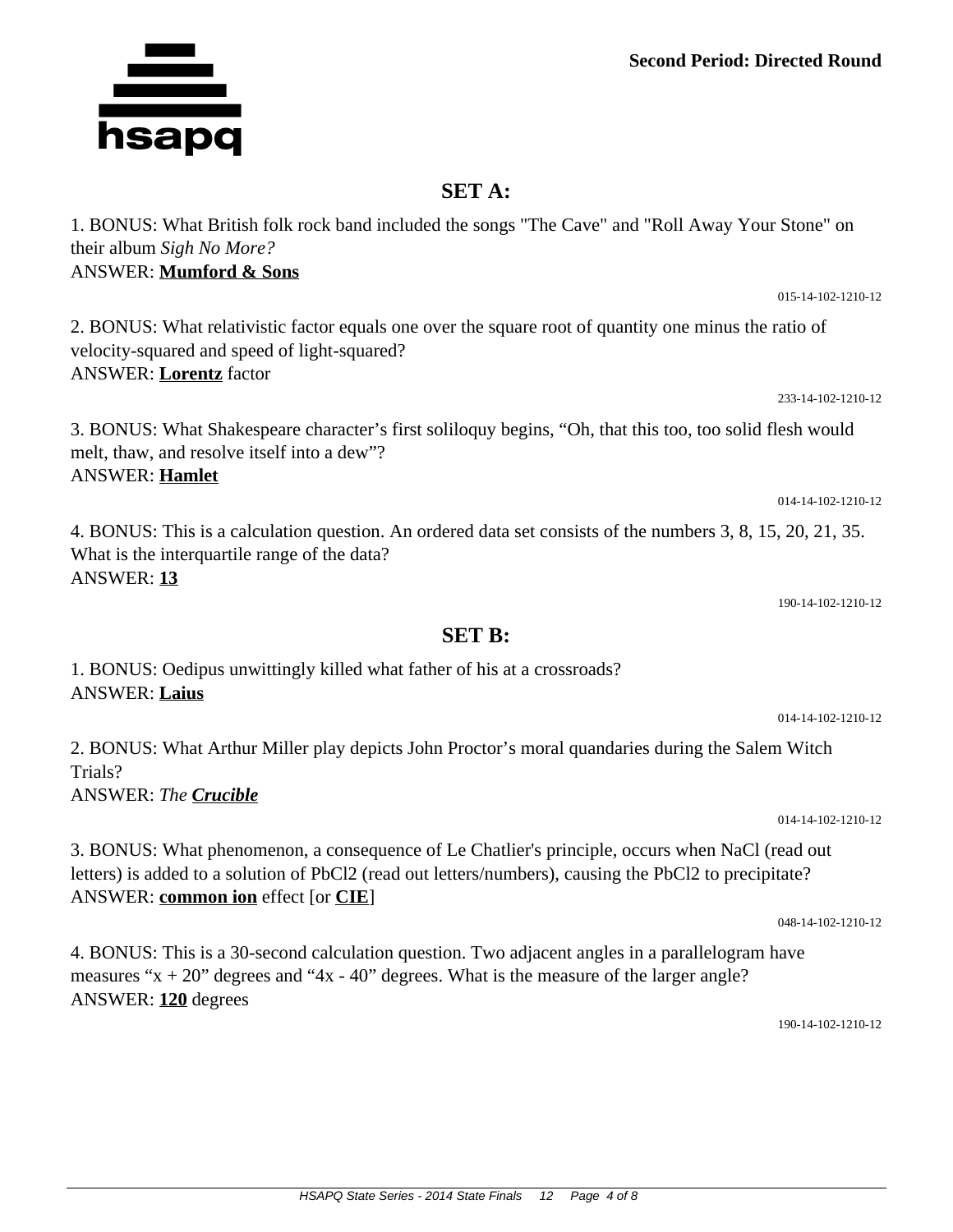## **Third Period: Tossups With Bonus**

9. **As this character dies, he says farewell to his servant Strato before telling a dead man that "I killed not thee with half so good a will." During a funeral oration, another character continually, if sarcastically, says that this person is an "honorable man." After this man's wife (\*)** Portia kills herself, he sees a ghost telling him "thou shalt see me at Philippi." He is proclaimed "the noblest Roman of them all" by Mark Antony. For 10 points, name this man who conspires with Cassius to assassinate the title character in *Julius Caesar.* ANSWER: Marcus Junius **Brutus**

BONUS: What element with atomic number 5 is used to absorb neutrons in nuclear reactors? ANSWER: **boron**

10. **One of this author's novels ends when Dallas, the protagonist's son, goes alone to visit his father's lover in Paris. Another character created by this author is disgusted to learn from Simon Rosedale that Bertha Dorset and Lawrence Selden carried on an affair, and eventually (\*)** overdoses on chloral. This author wrote a book about a crippled inhabitant of Starkfield, Massachusetts who suicidally sledded into a tree. For 10 points, name this author of *The Age of Innocence* and *Ethan Frome.* ANSWER: Edith **Wharton**

BONUS: In what year did William the Conqueror defeat Harold Godwinson at the Battle of Hastings to begin the Norman conquest of England? ANSWER: **1066**

11. **A conflict among these people started when four girls fought over who was the true wife of William Brind. In less than a week, James Busby and William Hobson wrote a treaty signed by these people agreeing to British sovereignty. These people were decimated when an influx of firearms sparked the (\*)** Musket Wars. In another conflict among these people, Pikauterangi (PEEK-ow-teh-RON-gee) was defeated at the battle of Hingakaka (HING-guh-KAH-kah). For 10 points, name these signers of the Treaty of Waitangi (why-TONG-ghee), the indigenous population of New Zealand.

ANSWER: **Maori**

BONUS: Datis (DAY-tiss) and Artaphernes (ar-uh-FER-neez) were defeated by Miltiades (mil-TIE-uh-deez) at what 490 BCE battle? ANSWER: Battle of **Marathon**

014-14-102-1210-11

239-14-102-12111

190-14-102-12110

014-14-102-1210-11

052-14-102-12109

014-14-102-1210-11

hsapq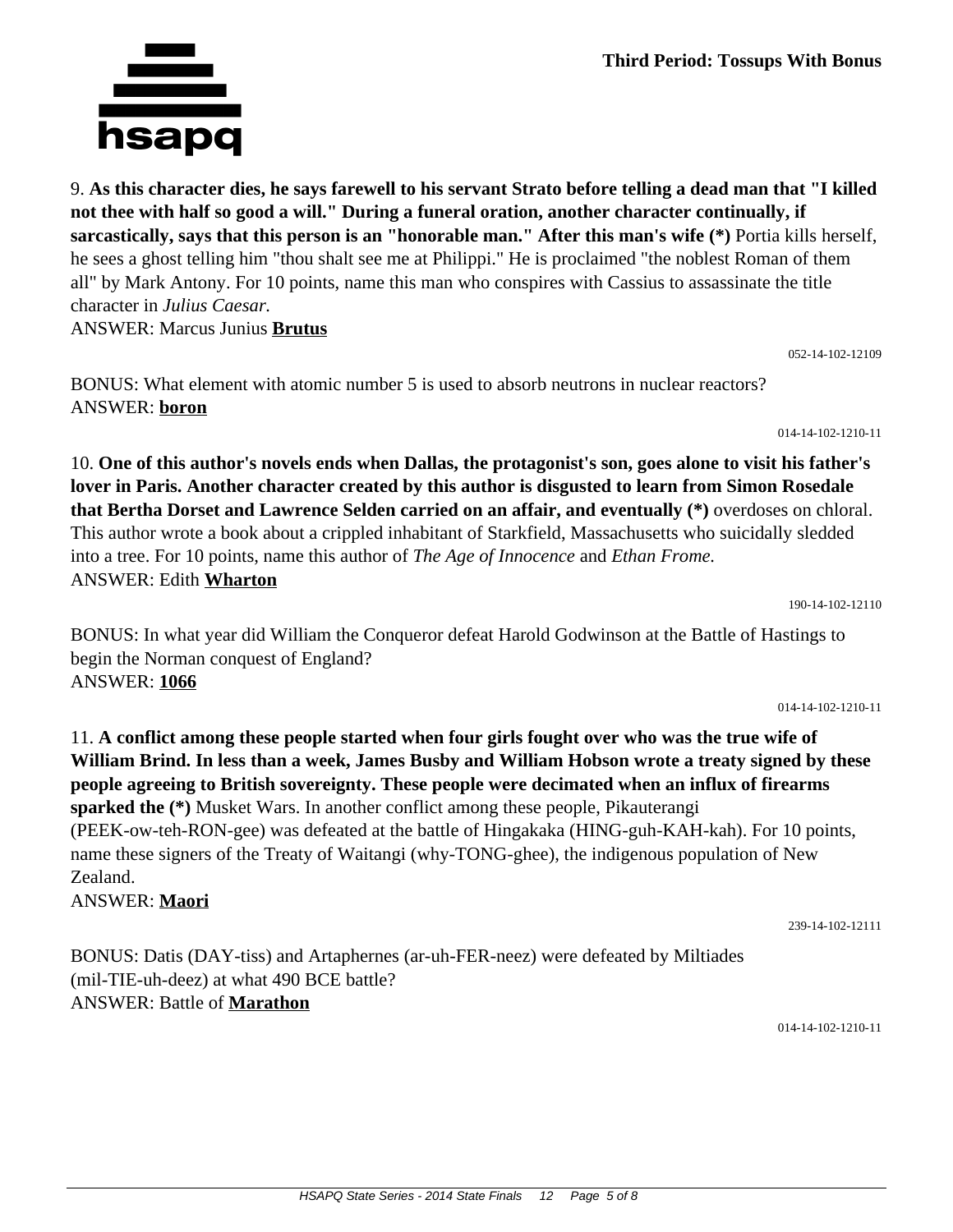12. **De-nitri-fication is an example of one of these reactions, which transforms nitrate into nitrogen gas. In biology, the transformation of NAD+ into NADH is one of these reactions. During electroplating, metal cations (CAT-eye-onz) undergo this type of reaction. The species which undergoes this reaction will have a greater standard (\*)** electrode potential in a galvanic cell, will be located at the cathode, and will have an algebraic decrease in its oxidation state. For 10 points, name these reactions in which a species gains electrons, often contrasted with oxidations. ANSWER: **reduction**s [prompt on **redox** reactions; prompt on **oxidation-reduction**s; prompt on **reduction-oxidation**s; do not accept or prompt on "oxidations"]

190-14-102-12112

BONUS: This is a calculation question. Between which two values of y is the graph of "y equals four times cosine of x, minus 5" bounded? ANSWER: **-9 and -1** [or **-1 and -9**]

190-14-102-1210-11

066-14-102-12113

015-14-102-1210-11

13. **Structures created by this phenomenon are known as ventifacts. A type of transport via this phenomenon is known as saltation. This phenomenon is the primary driving force behind surface ocean currents. The Beaufort scale is used to classify this phenomenon based on observed sea conditions. This phenomenon is responsible for creating (\*)** aeolian landforms, such as dunes and sand-blasted rocks. For 10 points, name this phenomenon that results from the uneven heating of Earth's surface

ANSWER: **wind**

BONUS: What man, who held power in the Soviet Union from 1985 to 1991, instituted the reform programs of "perestroika" (peh-ress-TROY-kuh) and "glasnost" (GLAZ-nahst)? ANSWER: Mikhail **Gorbachev**

14. **Several members of this party were implicated in scandals during the "Back to Basics" campaign. A leader of this political party was in power during Black Wednesday, when this party's country was kicked out of the Exchange Rate Mechanism. Michael Heseltine challenged another member of this party for leadership, eight years after that member of this party ordered an intervention in the (\*)** Falkland Islands. For 10 points, name this British political party headed at different times by David Cameron and Margaret Thatcher, which opposes the Lib Dems and Labour. ANSWER: **Conservative** party [or **Tories**]

048-14-102-12114

190-14-102-1210-11

BONUS: Plato and Aristotle walk down a staircase, surrounded by other intellectuals, in what painter's *The School of Athens?*

ANSWER: **Raphael** [or **Raffaelo** Sanzio de Urbino; or **Santi**]

15. **Andrew Kitzenberg posted videos and tweets documenting the aftermath of this event. This event was blamed on Sunil Tripathi after a faulty investigation by Reddit. Three days after this event, Sean Collier was killed on the MIT campus.** *Rolling Stone* **was criticized for putting a (\*)** perpetrator of this event on its August 2013 cover. For 10 points, name this event carried out on April 15, 2013, by the Tsarnaev brothers, in which they set off two explosives near the finish line of a race. ANSWER: **Boston Marathon bombing**s [or obvious equivalent phrasings]

023-14-102-12115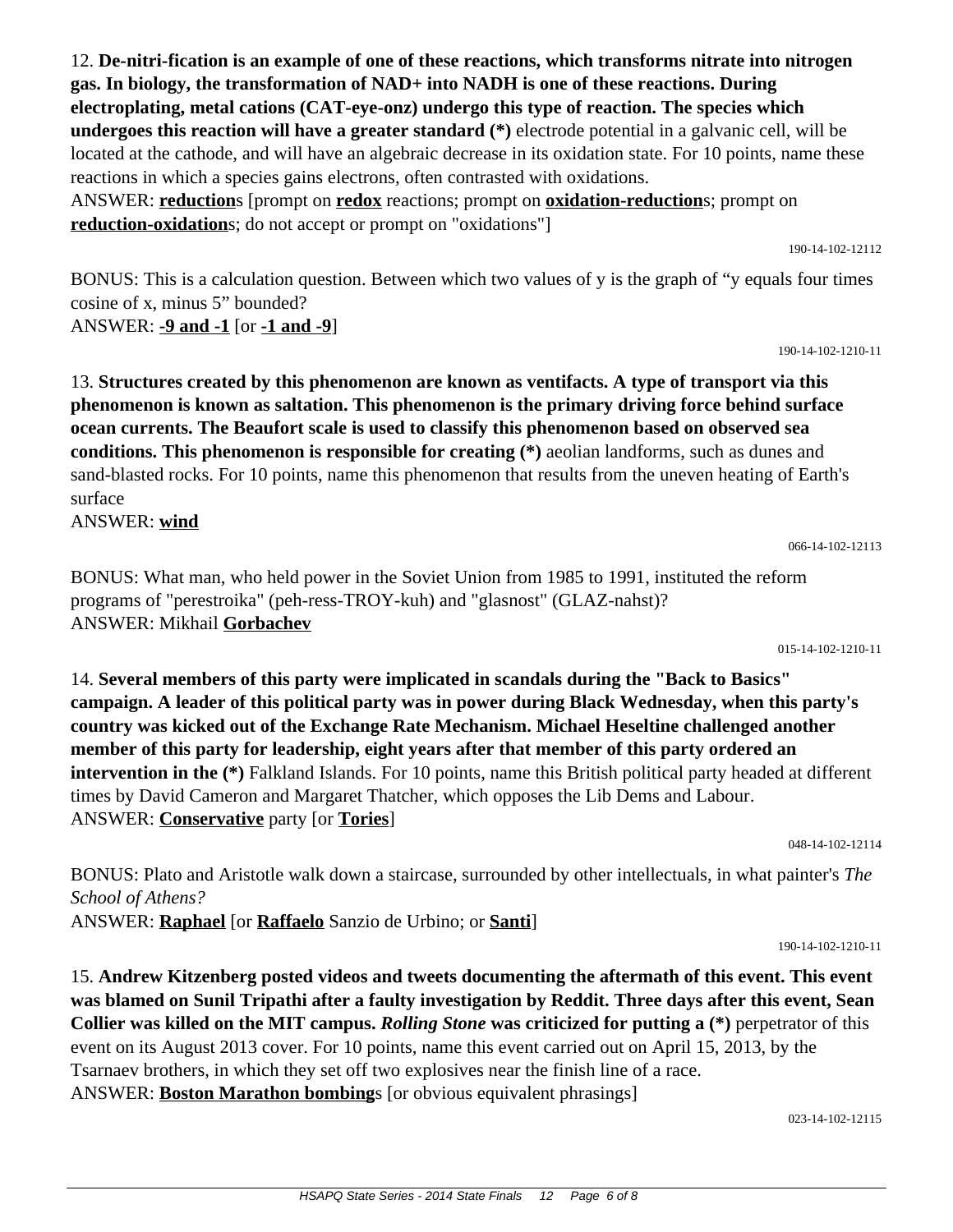019-14-102-1210-11

## 16. **A type of protein secondary structure denoted by this letter requires four amino acids, one of which must be a proline residue. This letter denotes the ratio of an object's speed to the speed of light. The carnitine shuttle is used to prime the breakdown of fatty acids in this type of (\*)** oxidation. This letter and lactam denote the class of antibiotics including penicillin. The breakdown of a particle resulting in emission of either an electron or positron is this type of radioactive decay. For 10 points, name this Greek letter that denotes radiation intermediate in strength between alpha and gamma. ANSWER: **beta**

245-14-102-12116

BONUS: Amanda, a Southern belle, persuades her daughter to accept a visit by Jim O'Connor, but during the visit, Jim breaks a unicorn figurine, in what play? ANSWER: *The Glass Menagerie*